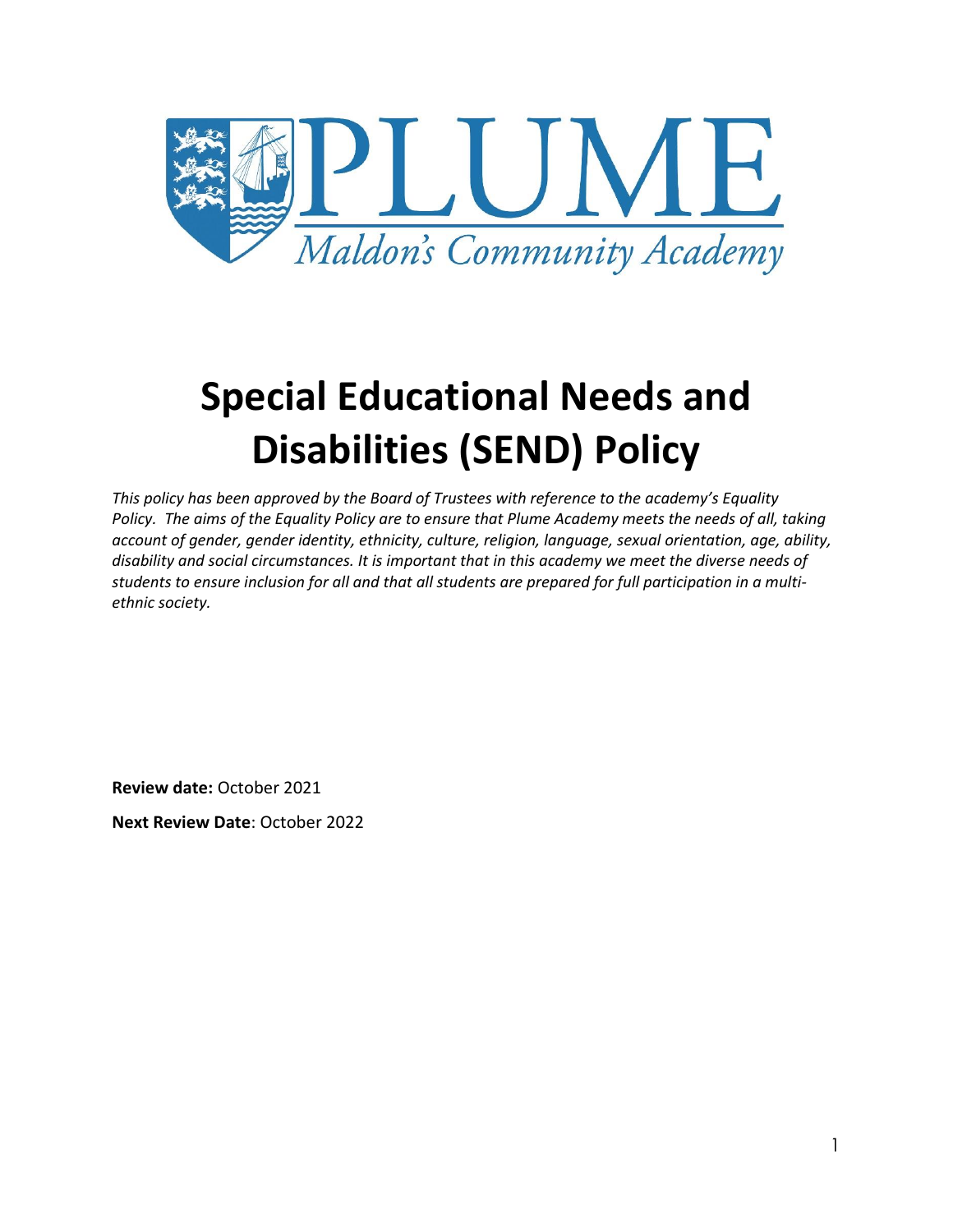| <b>Contents:</b>                                                        | Page |
|-------------------------------------------------------------------------|------|
| The Objectives of the Special Educational Needs and Disabilities Policy | 3    |
| Legislation and Guidance                                                | 4    |
| Links to Other Policies                                                 | 4    |
| Roles and responsibilities                                              | 5    |
| <b>Teaching Staff</b>                                                   | 6    |
| Definition of SEND                                                      |      |
| <b>Graduated Approach</b>                                               | 8    |
| <b>High Quality Teaching</b>                                            | 8    |
| Assess, Plan, Do, Review Cycle                                          | 10   |
| Assess                                                                  | 10   |
| Plan                                                                    | 11   |
| Do                                                                      | 11   |
| Review                                                                  | 11   |
| Referral for Assessment of Need                                         | 12   |
| Education Health and Care Plan (EHCP)                                   | 12   |
| Monitoring Student progress                                             | 13   |
| <b>Person Centered Practice</b>                                         | 14   |
| <b>Medical Conditions</b>                                               | 15   |
| <b>Training and Resources</b>                                           | 15   |
| <b>Storing and Managing Information</b>                                 | 16   |
| Complaints                                                              | 16   |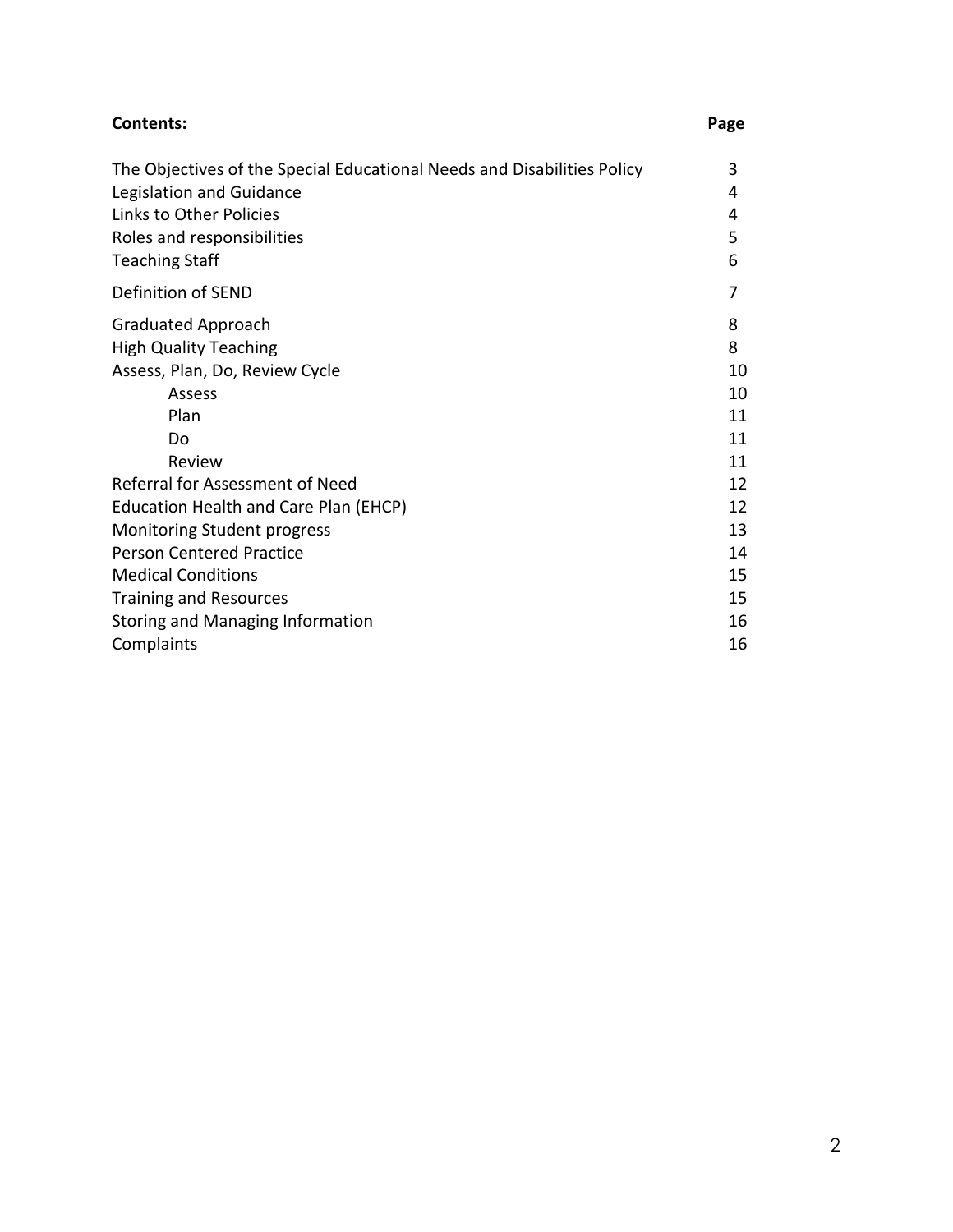# **The Objectives of the Special Educational Needs and Disabilities Policy**

Plume Academy is committed to providing outstanding education with equality of opportunity to all children and young people through an engaging and supportive environment from which they can learn and develop their full potential.

We believe that students are individuals with differing interests, knowledge and skills who have the opportunity to experience success through access to a broad, balanced and differentiated curriculum. This is regardless of their ability or need, therefore successfully preparing them for the transition to each stage of their education and preparing them effectively for adulthood.

Meeting special educational needs is a whole Academy responsibility, hence staff are provided with support and guidance to ensure they are able to effectively deploy a graduated approach to special educational needs. The SEND team takes a lead role in the identification and assessment of special educational needs and provides additional help and support for students across the school to ensure that they can make expected progress. However, the appropriate provision and rates of progress for students with SEND is the responsibility of all staff.

The Academy also promotes use of a person-centered approach to ensure that children and young people, with their families, are at the heart of planning special educational provision. The Academy also ensures links to appropriate external agencies are signposted appropriately.

Our SEND policy aims to:

- Outline how Plume Academy will support and make provision for students with special educational needs and disabilities.
- Explain the roles and responsibilities of everyone involved in providing for students with special educational needs and disabilities.

# **Legislation and Guidance**

The Plume Academy SEND policy has been created in accordance with the statutory Special Educational Needs and Disability Code of Practice 0-25 years (2015) and references current legislation and statutory guidance documents:

- Part 3 of the Children and Families Act (2014);
- Equality Act (2010);
- Special Educational Needs and Disabilities Regulations (2014);
- Statutory Guidance on Supporting Children in School with Medical Conditions (2014);
- Teacher Standards (2012).

# **Links to other policies**

Our SEND policy complements and operates with other Plume Academy policies, including: Safeguarding Policy;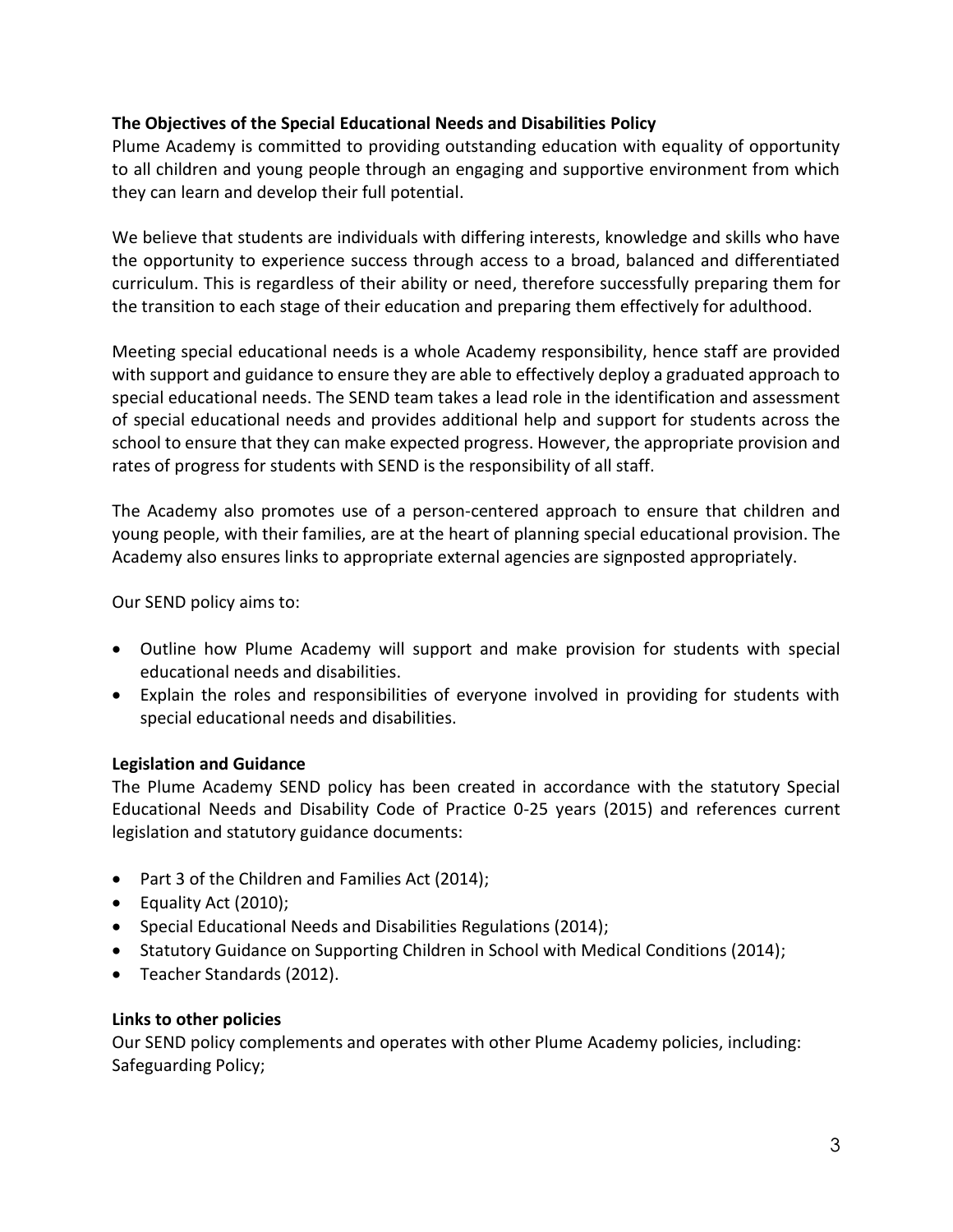Equality Policy; Accessibility Plan; Behaviour Policy; Supporting students with medical conditions.

To ensure a holistic understanding of the Academy support for the academic, emotional and physical wellbeing of students we recommend all policies are read.

This policy is reviewed annually and its application and impact will be reviewed through the Academy's self-evaluation process, development plan and stakeholder feedback.

# **Roles and responsibilities**

The Special Educational Needs and Disabilities Coordinator (SENDCo), Plume Academy SENDCo is Mrs. Olufunke Bamigbele.

The Code of Practice (2015) p108-109 sets out key functions and responsibilities of the role, including:

- Collaborating with the Executive Principal and Trustees, in determining the strategic development of SEN policy and provision in the Academy;
- Day-to-day responsibility for the operation of SEN policy and coordination of specific provision made to support individual students with SEN, including those who have EHC plans and looked after students;
- Providing professional guidance to colleagues and working closely with staff, parents and other agencies, particularly within the provision in the Local Offer, and be able to work with professionals providing a support role to families to ensure that students with SEN receive appropriate support and high quality teaching;
- Advising on the graduated approach to providing SEN support;
- Advising on the deployment of the school's delegated budget and other resources to meet students' needs effectively;
- Being a key point of contact with external agencies, especially the local authority and its support services and including other schools, educational psychologists, health and social care professionals and independent or voluntary bodies;
- Liaising with potential next providers of education to ensure a student and their parents / carers are informed about options and a smooth transition is planned;
- Ensuring that the school meets its responsibilities under the Equality Act (2010) with regard to reasonable adjustments and access arrangements;
- Ensuring that the school keeps the records of all students with SEN up to date.

# **The SEND Trustee**

The SEND Trustee is Mr Mark Judd. The SEND Trustee will:

Help to raise awareness of SEND issues at trustee board meetings;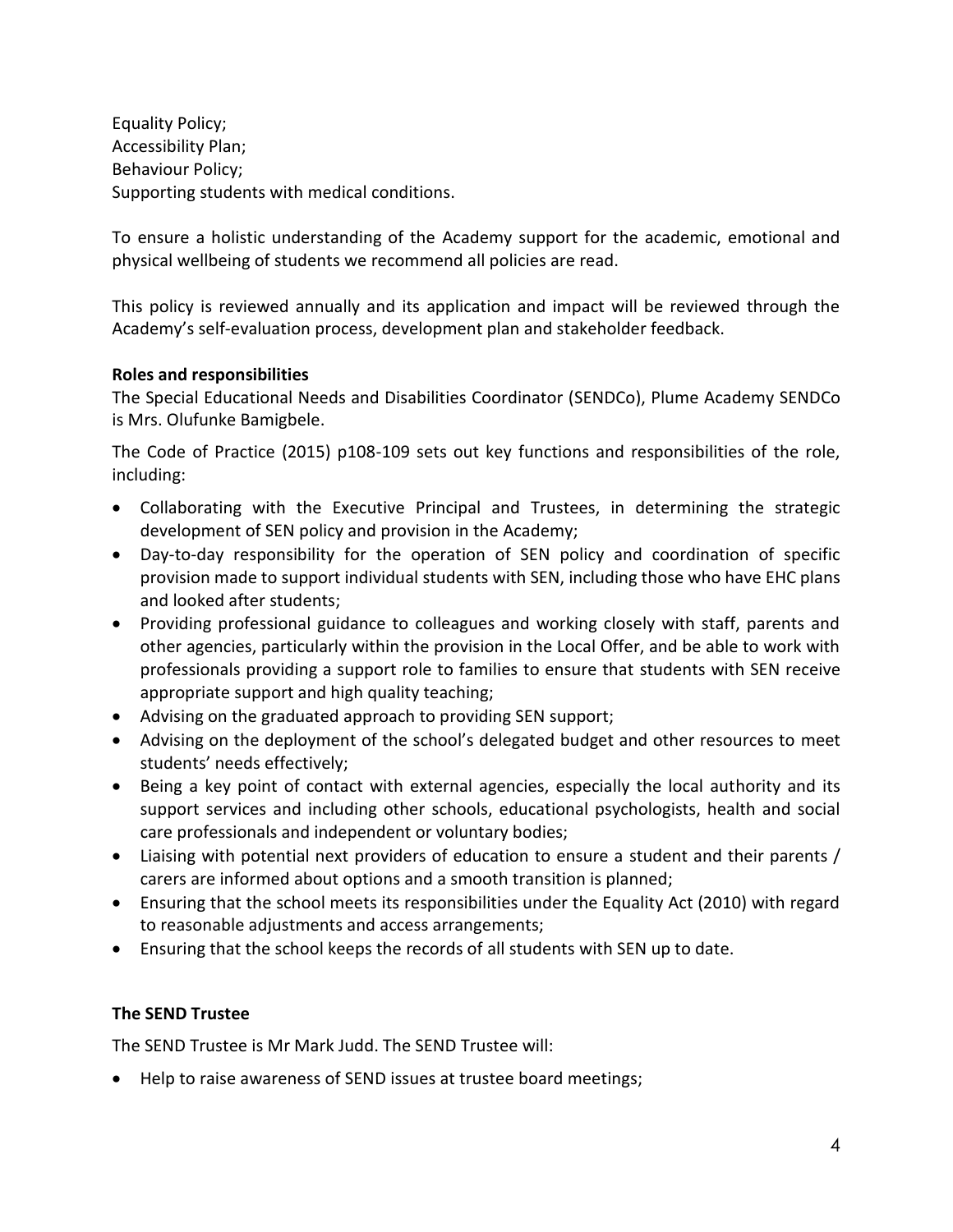- Monitor the quality and effectiveness of SEN and disability provision within the school and update the governing board on this;
- Work with the Executive Principal and SENDCo to determine the strategic development of the SEND policy and provision in the Academy.

# **The Executive Principal**

Mr Carl Wakefield, Executive Principal at Plume Academy, will:

- Work with the SENDCo and SEND trustee to determine the strategic development of the SEND policy and provision in the Academy;
- Oversee SEND policy and provision within the school;
- Have overall responsibility for the provision and progress of learners with SEN and/or a disability.

# **Teaching Staff**

Each class teacher is responsible for:

- The progress and development of every student in their classes;
- Working closely with any Learning Support Assistants or specialist staff to plan and assess the impact of support and interventions and how they can be linked to classroom teaching;
- Working with the SENDCo to review each student's progress and development and decide on any changes to provision;
- Ensuring they follow this SEN policy.
- $\bullet$

# **Definition of SEND**

From the SEND Code of Practice 0-25 years (2015) pages 15-16:

*'xiii. A child or young person has SEN if they have a learning difficulty or disability which calls for special educational provision to be made for him or her.* 

*xiv. A child of compulsory school age or a young person has a learning difficulty or disability if he or she:* 

*• has a significantly greater difficulty in learning than the majority of others of the same age, or* 

*• has a disability which prevents or hinders him or her from making use of facilities of a kind generally provided for others of the same age in mainstream schools or mainstream post-16 institutions*

*xv. For children aged two or more, special educational provision is educational or training provision that is additional to or different from that made generally for other children or young people of the same age by mainstream schools, maintained nursery schools, mainstream post-16 institutions or by relevant early years providers…'*

There are a significant number of non-SEND factors which may impact on progress and attainment as students undertake their individual learning journey, including:

• Attendance and punctuality;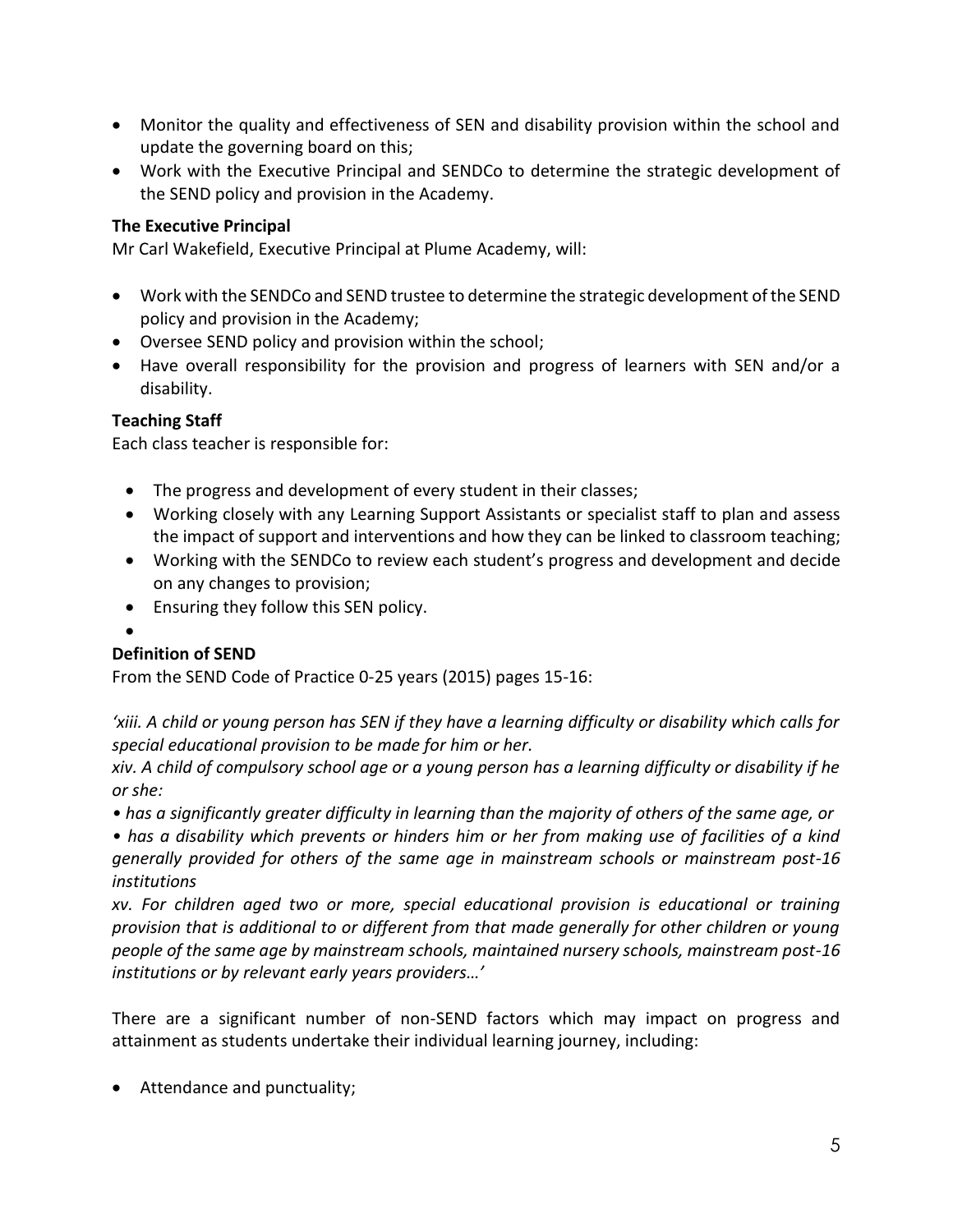- English as an additional language;
- Looked after care arrangements;
- Health and welfare;
- Transition and integration;
- Loss or bereavement.

*Additionally, 'persistent disruptive or withdrawn behaviours do not necessarily mean that a child or young person has SEN*…' (Code of Practice, 2015, 6.21 p96)

*'Slow progress and low attainment do not necessarily mean that a child has SEND and should not automatically lead to a child being recorded as having SEND. Equally, it should not be assumed that attainment in line with chronological age means there is no learning difficulty or disability…*' (Code of Practice, 2015, 6.23 p96)

The SEN Code of Practice identifies 4 broad areas of need which provide an overview of the range of needs provided for at Plume Academy and can guide the actions taken by the Academy.

- Communication and Interaction;
- Cognition and learning;
- Social, Mental & Emotional Health;
- Sensory and/or Physical needs.

Additional information for the areas of needs can be found in the SEND Information Report, which is prepared and published annually in accordance with paragraphs 6.79 – 6.82 of the SEND Code of Practice (2015) and published on our website. The SEND Information Report sets out details regarding the implementation of the SEND Policy in the Academy.

# **Graduated Approach**

Plume Academy utilises a range of measures to accurately identify young people with SEND and gathers information from a variety of sources; from the point of application to and throughout their education at the Academy, including:

- Screening tests, standardised tests and cognitive ability tests;
- Key stage data and results;
- External agency reports.

Additional, detailed information can be found in the SEND Information Report.

# **High Quality Teaching**

All students have access to high quality teaching and a differentiated curriculum. *'High quality teaching that is differentiated and personalised will meet the individual needs of the majority of children and young people.'* (Code of Practice 2015 1.24 p25) it is 'the first step in responding to students who have or may have SEN. *Additional intervention and support cannot compensate for a lack of good quality teaching'* (Code of Practice 2015 6.37 p99)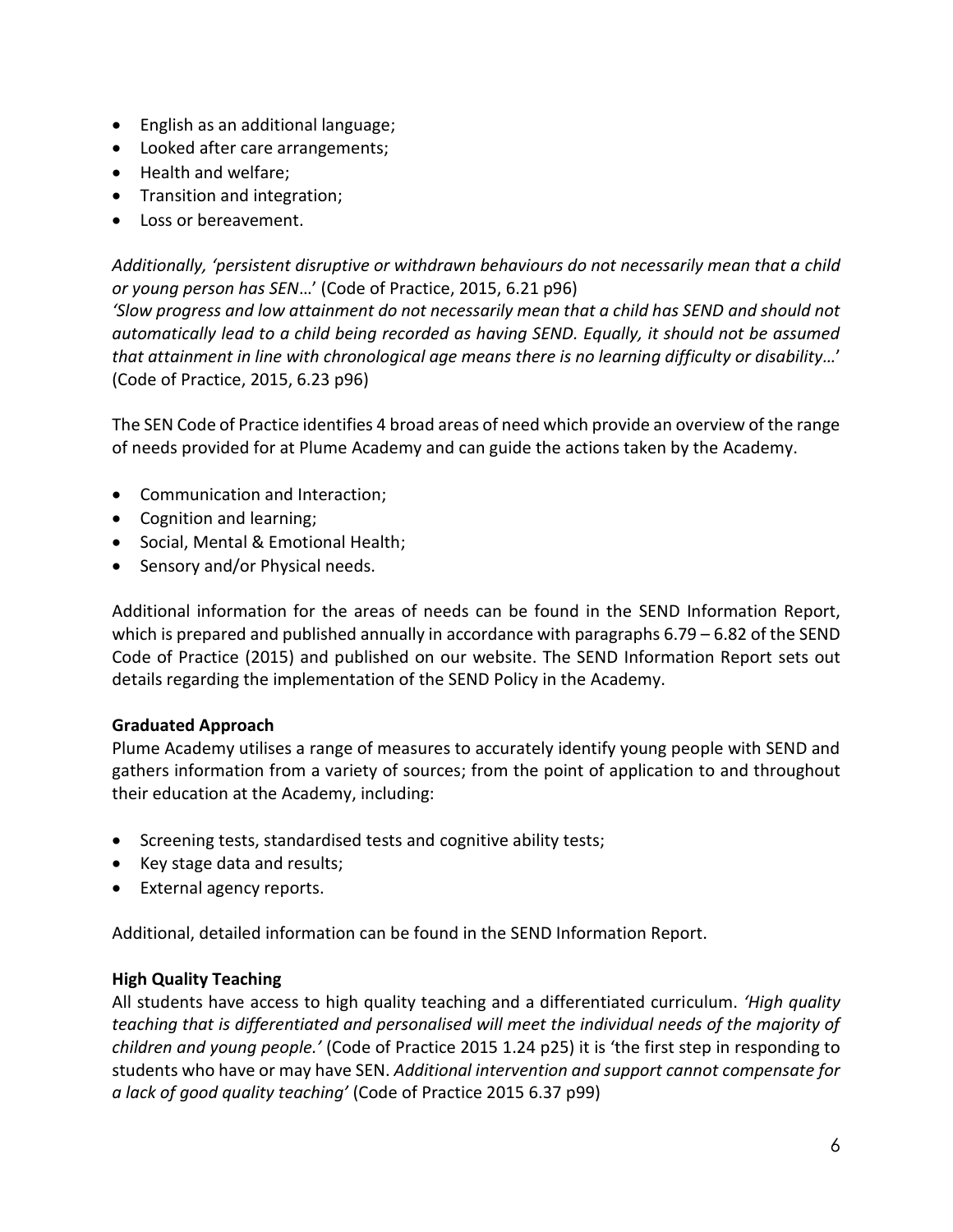Students can be identified as SEND if they do not make adequate progress after access to differentiated high quality teaching and appropriate adjustments have been made to enable them to make 'adequate progress' which includes progress that:

- is similar to that of peers starting from the same baseline;
- matches or betters the student's previous rate of progress;
- closes the attainment gap between the student and their peers;
- prevents the attainment gap growing wider.

*If targeted adjustments within the high-quality teaching framework do not result in expected progress, the SENDCo will gather a range of evidence relating to the student in order to make an accurate and formative assessment of the student's needs. This information gathering includes discussions with the student and their parents or carers to develop a good understanding of the student's areas of strength and difficulty, their concerns and to agree the outcomes sought for the child and the next steps.* (Code of Practice 6.39 p99)

For higher levels of need and when necessary, Plume Academy may draw on specialist assessments from external professionals and agencies to aid identification and provision to meet the student's needs.

# **Assess, Plan, Do, Review Cycle**

In line with the Code of Practice (2015), Plume Academy applies the 'Assess, Plan, Do, Review' (APDR) cycle, agreeing actions to remove barriers to learning and establish special educational provision.

'ADPR' is an ongoing cycle which enables decisions and actions to be revisited and refined as understanding of an individual grows. The cycle ensures effective support measures are identified and revised through successive reviews to ensure good progress and good outcomes can be achieved.

# **Assess**

In identifying a child as needing SEN support the class or subject teacher, working with the SENDCo, should carry out a clear analysis of the student's needs. This may include:

- Subject assessment analysis;
- High quality formative assessment;
- Details of previous progress and attainment;
- Comparison with peers and national data;
- Standardised assessments;
- the views and experience of parents;
- the student's own views;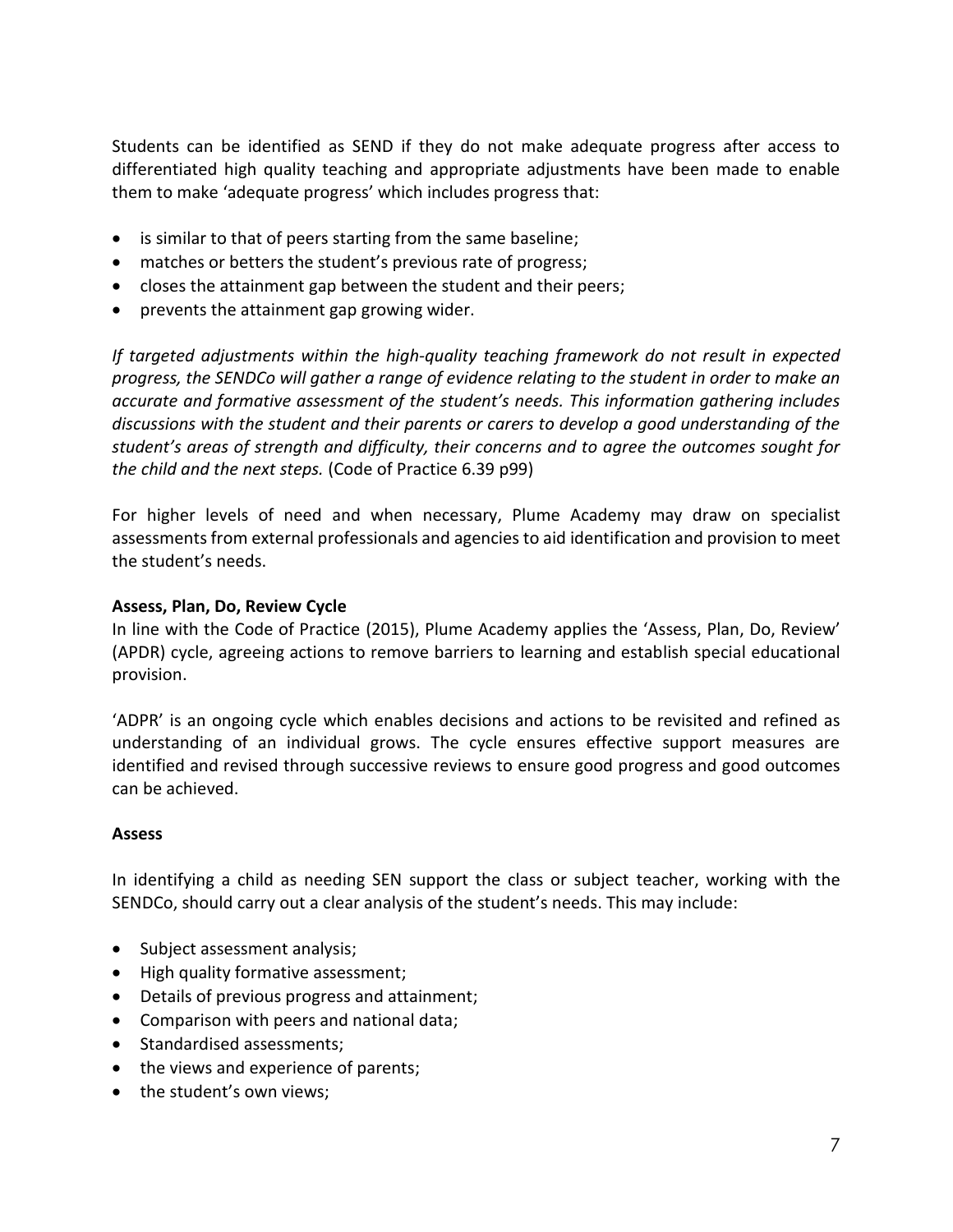Consultation with external agencies and / or Local Authority SEND staff, if relevant.

Analysis from a comprehensive range of sources will provide a clear picture of the student's needs and barriers to learning. When it is decided, through a thorough assessment, that SEND support will be offered, parents / carers will be formally notified.

#### **Plan**

Through consultation between the SENDCo, parents / carers and student, decisions will be made to determine the appropriate adjustments, interventions and support to be put in place. At this point, the young person will be recorded as receiving SEND Support.

Outcomes will be set in order to measure impact of the SEND provision on student progress, alongside a clear date for review.

The students' strengths, learning preferences and effective strategies for learning, plus the outcomes being sought will be shared with all relevant staff via their One Page Profile (OPP).

# **Do**

Tutors, subject teachers and pastoral staff remain responsible for working with the student on a daily basis maintaining close collaboration with Learning Support Assistants and any specialist staff involved to plan and assess the impact of support and interventions, plus the application of these within classrooms.

Support with further assessment of the student's strengths, barriers to learning and advice on the effective implementation of support will be provided by the SENDCo.

# **Review**

A review of student progress towards the agreed outcomes will take place at least three times in each academic year. Evaluation of the impact and quality of the support and interventions will take place at each review meeting with the student and parents / carers. The SENDCo, in consultation with parents / carers and teaching staff, will revise support appropriately in light of student progress and development.

# **Referral for Assessment of Need**

The majority of students with SEN or disabilities will have their needs met with SEND support at Plume Academy. However, if a student has lifelong or significant difficulties, they may undergo a Statutory Assessment of Needs process which can be requested by the Academy or independently by parent / carers. This can occur when the complexity of need or lack of clarity around individual needs of the student are such that a multi-agency approach to assessing that need and planning provision is required.

An application for Education and Health Care Plan (EHCP) will involve collecting information from a variety of sources, including parents / carers, teachers, SENDCo and, as necessary, agencies external to the Academy, including from social and health care professionals.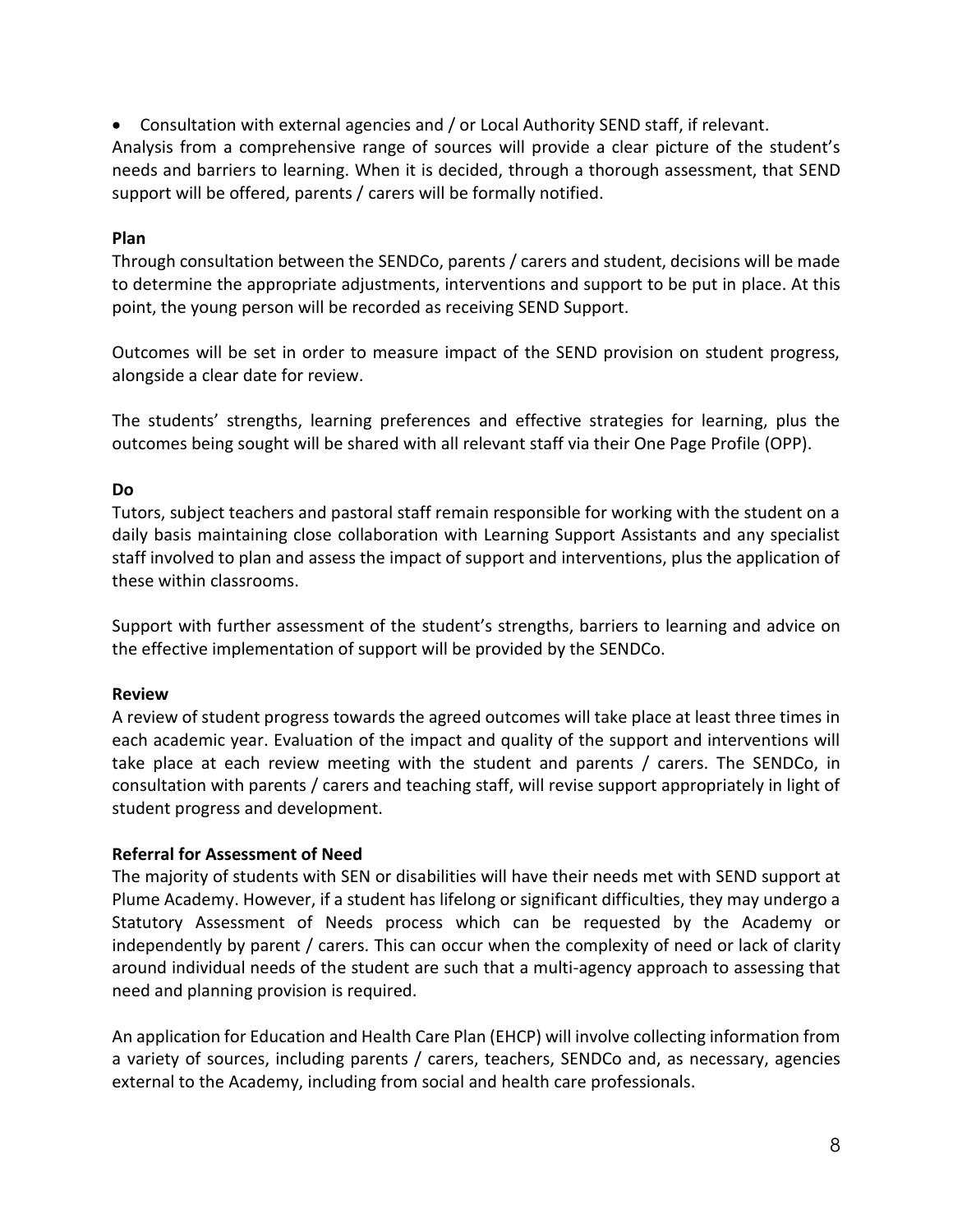Plume Academy will provide information relating to the current provision, level of support and progress towards current and historic identified outcomes from at least three (3) current and previous APDR cycles. The local authority makesthe decision relating to initiation of the statutory assessment process that may lead to an EHC plan. Parents have the right to appeal a decision.

#### **Education and Health Care Plan (EHCP)**

Following statutory assessment, if it is decided the needs of the young person cannot be met by the support that is available through Plume Academy, an EHC plan may be provided by the local authority. Student, parent / carers and the SENDCo at Plume Academy will be involved in producing the plan.

If not in full agreement, parents have the right to appeal the content of the plan. They may also appeal against the educational setting named in the plan if it differs from their preferred choice.

Once agreed, the final plan will form a part of the student's formal school record and be reviewed with the Local Authority, student, parents and Plume Academy staff at least annually.

Teaching and support staff at Plume Academy will be informed of the individual needs outlined in the plan with support strategies and provision to enable students to meet their expected outcomes.

The annual review allows for provision for the student to be reviewed and appropriate changes to be made as necessary.

#### **Monitoring Student Progress**

Once learning differences and needs have been established in line with the Code of Practice, the students electronic record is amended to reflect they require additional and / or specialist support accordingly.

At Plume Academy, we acknowledge the importance of:

- Adopting a person-centred approach which involves students and parent/carers in coproduction of working documents which outline the student strengths, interests and aspirations and strategies to meet their needs and diminish the effect of barriers to learning in the classrooms and completion of independent learning tasks
- Time bound, measurable outcomes
- Tailored interventions and provision to support students in meeting or exceeding the outcomes
- Effective application of the graduated approach, 'APDR' cycle to ensure appropriate access to Plume Academy resources and expertise, to maintain the momentum of progress, ensuring that targets and provision adapt and grow with the development of the young person and take account of key transitions within the Academy and prepares them for adulthood.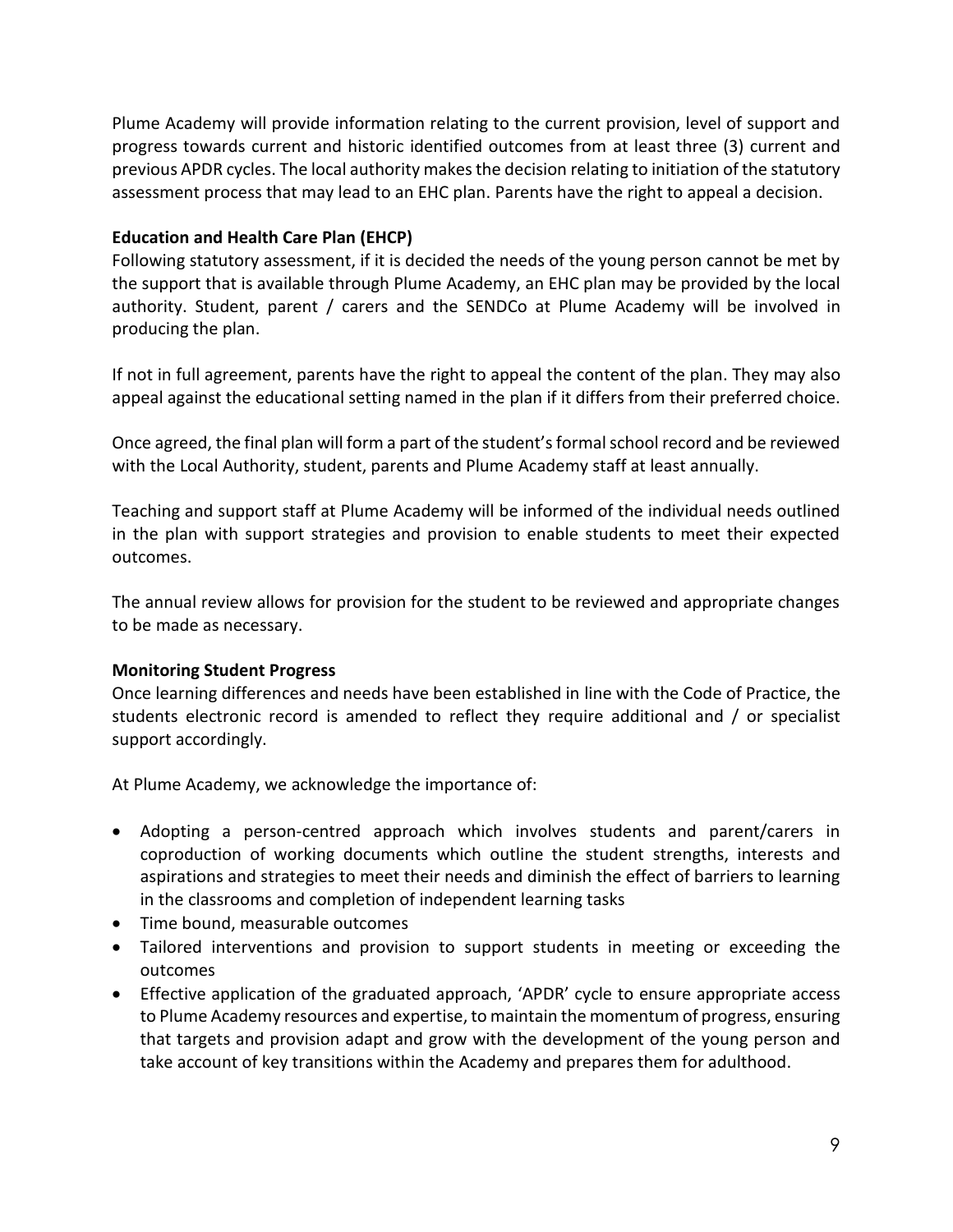All teachers are teachers of SEND and ensure that learning tasks and activities are matched to the individual ability of each student. Differentiation of this caliber is fundamental to students with SEND being able to access a broad and balanced curriculum. Through the implementation of high-quality teaching and learning, recognising, and using tailored strategies to promote individual success and progress, fewer students should be recognised as needing additional support.

Up to date documentation is the responsibility of the SENDCo and is ongoing throughout the academic year. The SENDCo and key staff have the responsibility for overseeing the progress towards measurable targets and updating learning documents in accordance to changing needs through the One Planning process.

#### **Person-centered Practice**

Working in partnership with the young person and their parents / carers is integral to enabling children and young people with SEND to reach their full potential by placing them at the heart of the decision-making process. Plume Academy ensure that the young person and their family are listened to and empowered to contribute key information to the shared view of the young person's strengths and needs from their knowledge and experience, which, in turn, will aid decisions on the best strategies to support the young person.

The SEND Information Report, published annually by Plume Academy signposts additional information for parents / carers and provides useful links to local agencies and opportunities for further support.

Parents / carers and families can access Essex Council's local offer on:

# <http://www.essexlocaloffer.org.uk/>

#### **Medical Conditions**

Plume Academy recognise that students with medical conditions should be appropriately supported so that they can access the full, broad and balanced curriculum, including Physical Education and other practical lessons, plus educational visits and enrichment opportunities.

Some children with medical conditions are disabled and, where this is the case, the Academy complies with its duties under the Equality Act 2010 and the Advice for School DfE 2014.

#### **Training and Resources**

The training needs of staff are identified through the Plume Academy Self-Evaluation and Development process. All new staff undertake an induction programme which includes specific training for SEND, inclusion and safeguarding. Additionally, staff are committed to engaging in professional development that is in response to the changing needs of students at Plume Academy.

In addition to this, the SENDCo and SEND support staff attend regular Essex County Council network 'cluster' meetings and complete recommended training programmes.